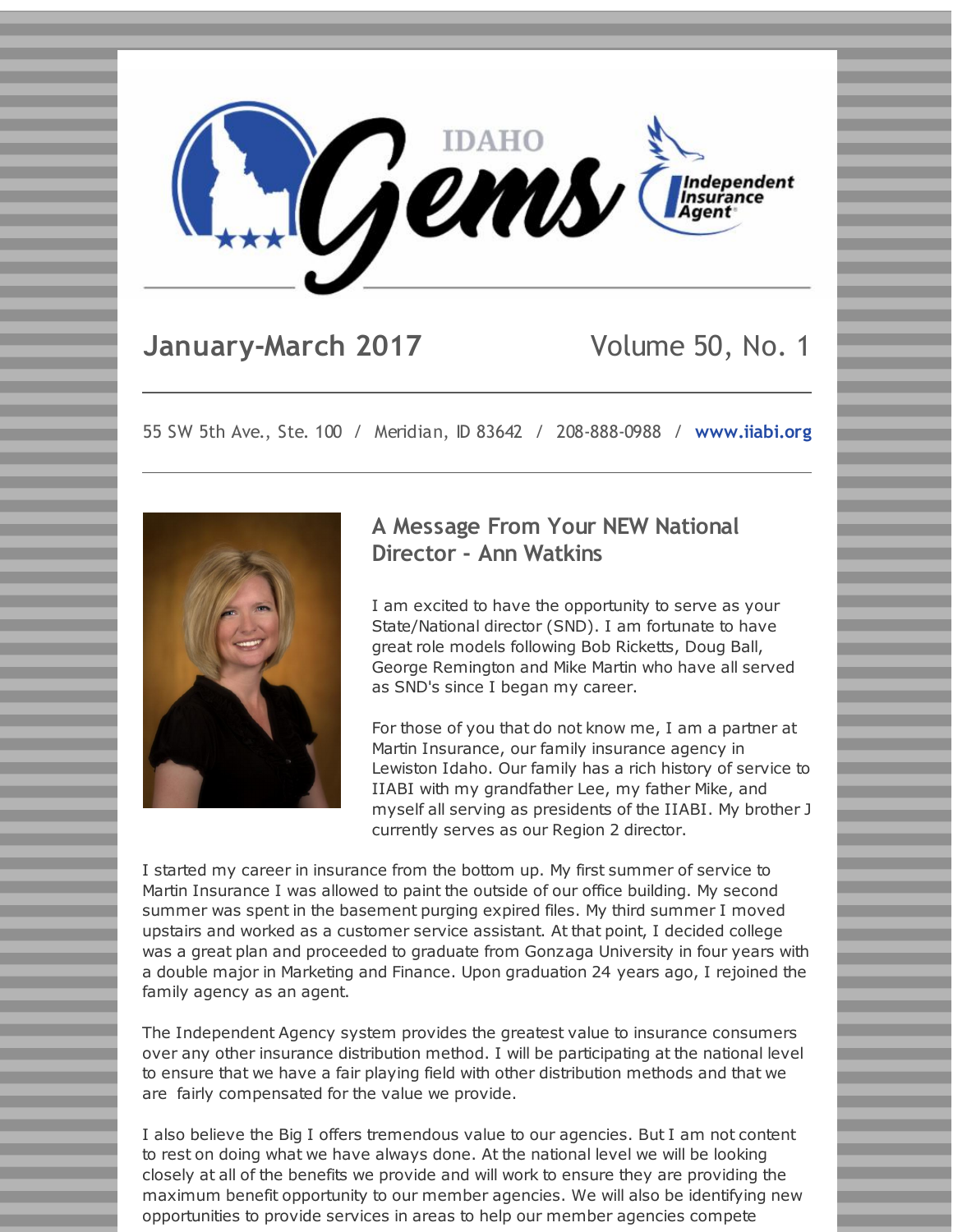effectively amongst a changing distribution landscape.

I would love to hear from you: Is there a benefit or service that you need that we don't presently offer at the State or National level? Please send any questions, comments, suggestions to [kyra@iiabi.org](mailto:kyra@iiabi.org) and I will make sure to respond to you. *"Alone we can do so little...together we can do so much"* - Helen Keller

#### CLICK HERE to see Ann's full [resume](http://r20.rs6.net/tn.jsp?f=001_0mauIADBP6EJ8H9GpmD-8npPzF4L5nHUz8BFVqZ0l_-JDPKyUOCFZY_17IAzEO4tlG-PGrAf6bkQF-YdocOJgCv8wPMpY1pFG-it9qDow87BXOyp3vFIVTgG1NmqOi-5kHiYJWJr28_WHTL_ulKzkbdZl-VRDL1yB-0ehIzF0Oj8jITVdvOqNCOqfqwVyOoNydsvp7z6Z8IrwxVL57YlTJKMTkmqB6vgpxuoBymLcyb7a7f-1RtMqSa51dsd3Uu&c=&ch=)

#### **Idaho Reaches Eagle Status for InsurPac**

"Thanks to YOUR generous support Idaho has reached Eagle status for InsurPac and will be presented with an Eagle Award at the 2017 IIABA Legislative Conference, May 3-5. This is a tremendous honor, as only a handful of states reach this achievement each year."

- Jay Martin, InsurPac Chairman for Idaho

## RE YOU STUCK IN THE 80's?" LEARNING ABOUT OUR CUSTOMERS AND COVERAGES: BRIDGING THE GAP BETWEEN<br>WALKING STICKS AND SELFIE STICKS

# **2017 Big "I" State Convention**

**August 13-16, 2017 - Sun Valley, Idaho**

Mark your calendars for August 13-16. We will be heading to beautiful Sun Valley, Idaho for our annual state convention and trade show. You will not want to miss this year's 80's theme as we explore ways to stay relevant in today's changing market. Stay tuned for more information coming soon!



If you are interested in being a sponsor or exhibitor, click the links below.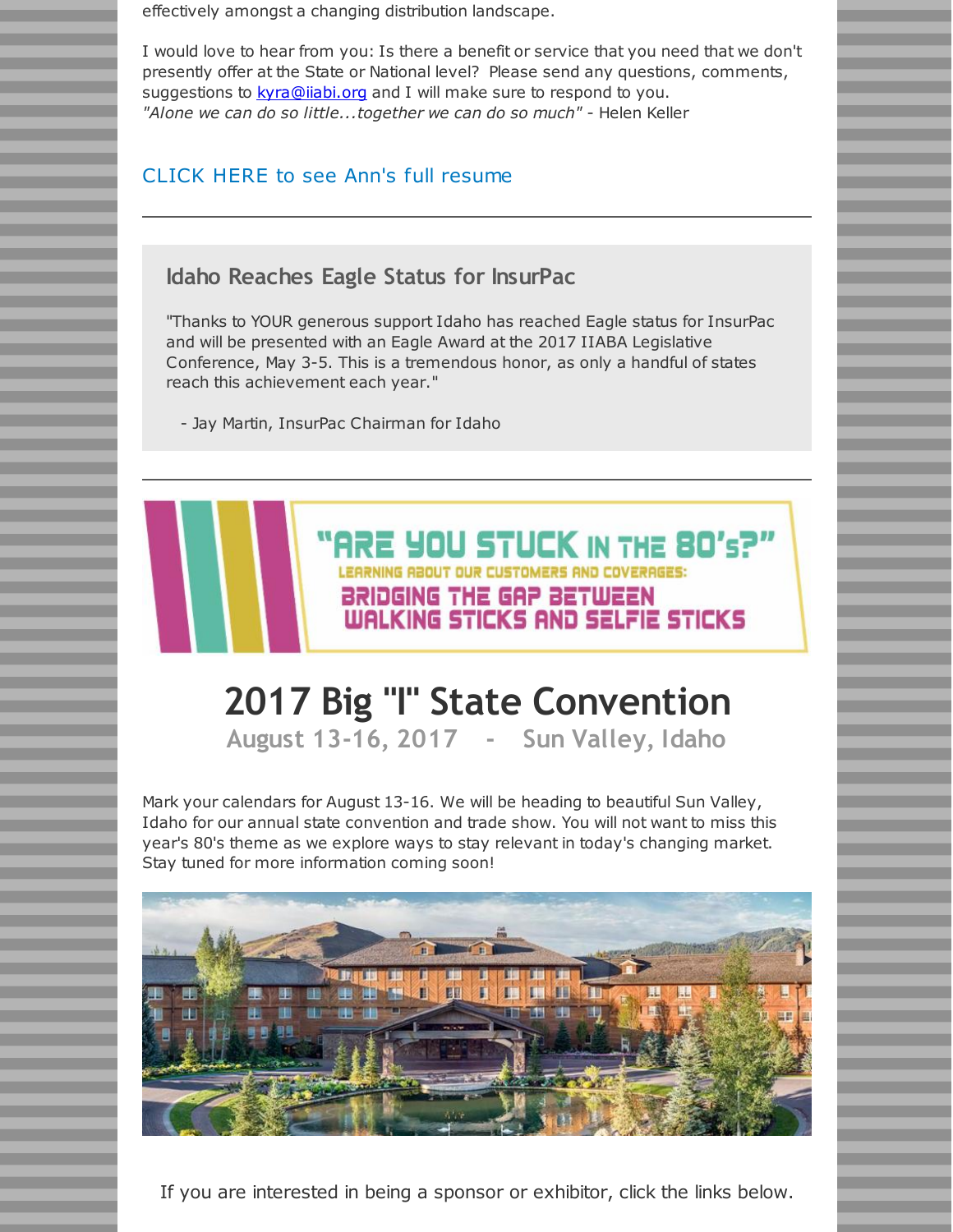#### **SPONSORSHIP [OPPORTUNITIES](http://r20.rs6.net/tn.jsp?f=001_0mauIADBP6EJ8H9GpmD-8npPzF4L5nHUz8BFVqZ0l_-JDPKyUOCFUZ0BYVWl_Ko1m6qk2W2cyNsjmXiJYFHOHGz9fyxWyuwXKZLkMfeP14xx5tos813NtF2OapVAe8FFYo-tqHJv-gFaSLwJNIY0fJdYAk_ijuNa4zo8OcM83h5wm6UHr8H7-c2bFan2Do-E5sf-WtQciCs1HQRS2SUkndrTYIVzOCXaIlfiryRAenhP2EUfb25vy0KUr2YZDQO&c=&ch=)**

#### **[EXHIBITOR](http://r20.rs6.net/tn.jsp?f=001_0mauIADBP6EJ8H9GpmD-8npPzF4L5nHUz8BFVqZ0l_-JDPKyUOCFUZ0BYVWl_Koq2YDzIKPXXVMCjM6054fejnJv98DUilK6PhF01VeUpTJag2et5MFBm5KJITh7aPaipm-xyaVEypgc5lWSf-gEMZ54EbWMrKr5i9G6pDh5fMP-NYXCS49y6KVyKcOlkU5sYZgsQr3CjUMKX_T2CdW0EbC_pXEmnKx7U-xp7Hwyn5PDGz5ck7j0Ha7cvyIV4VF&c=&ch=) SPACE**



#### **Save the Date Upcoming E&O Webinar**

As your new E&O administrator for the Idaho Big "I" we'd like to introduce ourselves and discuss the various E&O product offerings we can provide your agency.

Please join us **April 18th at 1PM Eastern time** for a brief but informative summary of available markets and learn how the Big "I" program is different than other options in the marketplace. We know your time is valuable, so we'll pack the session with key info designed to

make sure you are taking full advantage of your Big "I" membership.

Current policyholders can learn about the latest policy enhancements and program features. Members insured elsewhere can learn about all the benefits of coming home to the Big "I."

Our in-house risk manager Jim Hanley, RPLU, will also be on hand to discuss the exclusive risk management tools available to your agency though our memberonly risk management web site, E&O Happens.

Please register for this webinar by using the following link:

[https://attendee.gotowebinar.com/register/5122202842878646787](http://r20.rs6.net/tn.jsp?f=001_0mauIADBP6EJ8H9GpmD-8npPzF4L5nHUz8BFVqZ0l_-JDPKyUOCFZY_17IAzEO4fqBEQmXrE6DX3blCE7pmRj7e_4YopysR52htGNtpdynjPsmAaFxUr6Kuzu0M1gutTw1JnaINJHr6kTl34jPZnG3KA3PTtUjKRcFbQorQMA2f8ujOYtw5hGqzzZuiz1-slL0TbKL8ZJ62Y-zPtNh8Nccj0wnVpJp2&c=&ch=)

We look forward to working with you and answering any questions you might have.

Jim Hanley and Amanda Juratovic



#### **Legislative Update New Lobbyist in 2017**

In 2017, IIABI hired Sullivan Reberger as our lobbyist to represent our interests at the State Capitol. Colby Cameron is a principal at Sullivan Reberger, where he represents client affairs to the Idaho Legislature and other government entities in the retail, environmental, education, transportation, energy and health care sectors. In addition, he has welldeveloped campaign skills after working for a U.S. Presidential campaign in a key western state and managing a winning campaign for a hard fought State Senate seat. Mr.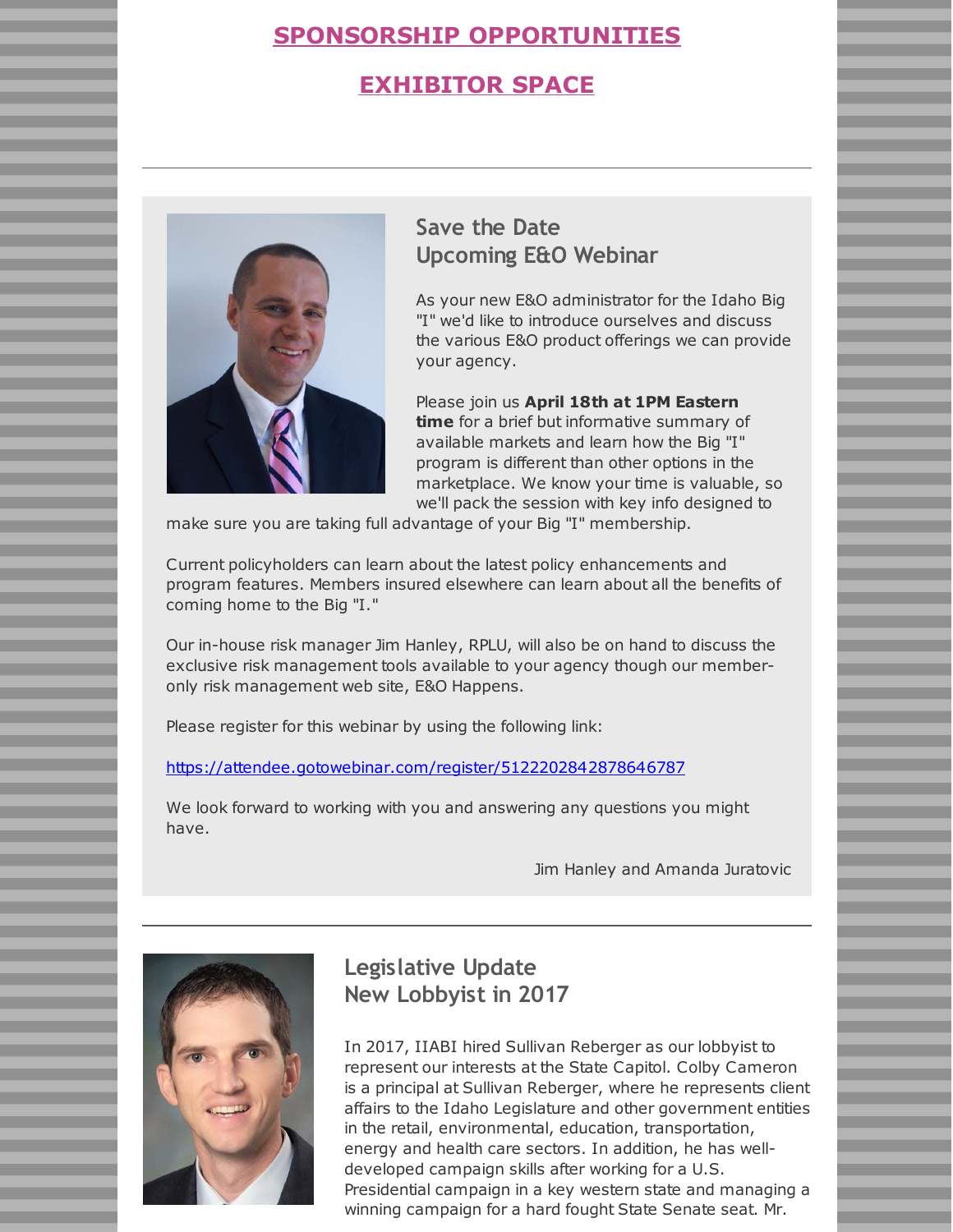Cameron also worked as a policy assistant for Gov. Dirk Kempthorne, where he managed events, drafted speeches, maintained interagency communication and managed policy issues with an emphasis on energy, public utilities, water and transportation. He did similar work as a constituent services specialist for Gov. Jim Risch, aiding constituents and other agencies in their interactions with the governor's office. Colby has an impressive performance record, excellent working relationships with key decision-makers and strong qualifications that make him a valued asset.

#### CLICK HERE to view the 2017 Legislative Dispatch which highlights bills IIABI was [monitoring](http://r20.rs6.net/tn.jsp?f=001_0mauIADBP6EJ8H9GpmD-8npPzF4L5nHUz8BFVqZ0l_-JDPKyUOCFUZ0BYVWl_KowSzPsdATTX1Mf_2Cj761BJltRa5wx95I9xzGAnWFJMF2HuINFVNrasx5fDDxs2RVbtj2kvpOug34m2RzcRmLlbBz4hTbJSVHXAIORe1fLl88pWEoA7jknqh4EqwHHnRkuTsDPOV8e2F7DaTbr3mNz4nz4Iha59nOM7__V-xZstGXhKscbckeBH4aSfAWIw8_&c=&ch=) this session.

#### **2017 Membership**

Thank you to all agency and associate members who have paid their 2017 dues. We appreciate your continued involvement in and support of IIABI. If you have not sent in your dues for this year please contact me at kyra@iiabi.org as soon as possible to let me know if you plan to continue your IIABI membership. We do have a few NEW agency and associate members that we would like to welcome to the Big "I" Idaho family:

#### Agencies:

- GAP Insurance Services, Twin Falls
- Buck Insurance Group, Boise
- Lake City Insurance Inc., Hayden

#### Associates:

- Central Mutual Insurance Co., Van Wert, OH
- AMTRUST, Lake Oswego, OR

#### **Member Benefits - ACT eSignature**

On behalf of the eSignature work group and the Co-Chairs Joyce Sigler and Nick Khamarji Jr., we are proud to release a set of new eSignature resources for independent agents and our distribution channel. These tools have been developed to provide guidance on the most impactful areas in agency adoption and use of [eSignature](http://r20.rs6.net/tn.jsp?f=001_0mauIADBP6EJ8H9GpmD-8npPzF4L5nHUz8BFVqZ0l_-JDPKyUOCFZY_17IAzEO49wrreoCBLWSM3Bkg-SuAzM92oQakmZ0EwihhvG5JviGM_25J496pEF0dDbGms1dtj7TxBYhhidNA7zssI9NXtJgfR9YUM18RHX7TLQDneLGUoRGv24gRLi9QEYoFsA6zOy8LkFCQcTOGzEM9W3Pvjkmjh_a0kb6hB0R9nCcq_jnXF6oqhOK1GXZsja_XOt8ng34rjpS9nHUSfUadN-J6blGOwfrnsFVtVo6kf_HPVRk=&c=&ch=), each available via our **ACT eSignature web page:** 

- [eSignature](http://r20.rs6.net/tn.jsp?f=001_0mauIADBP6EJ8H9GpmD-8npPzF4L5nHUz8BFVqZ0l_-JDPKyUOCFZY_17IAzEO4jTn-6het92Us6KL3rCC1HipmbN0cHDYA21wlT-2RIktqNKJFaeVRHKluvulS4JdDg6iCZFwuVbYmkI8HKM7eGg0n6GR953KkGM2TEfv2jRazk6vP6cG4J1MLpe2ONl1_FyUbBteT9YE8qFUYjaKwjxaJhm_IFuWz7SIqQ75nb61Q-Tp0kPfVEbuOplCkqlxU4JShGEfziSPGamND4ygqwkjxGBLeChjmhEEHOmucvDXJ6W6DoyPYS8ItZ3Mk8yCdvaODKGStuv7D1sygbzTpaA==&c=&ch=) Benefits Guide clear, consistent selling points for agency staff as well as to customers.
- eSignature Training & [Troubleshooting](http://r20.rs6.net/tn.jsp?f=001_0mauIADBP6EJ8H9GpmD-8npPzF4L5nHUz8BFVqZ0l_-JDPKyUOCFZY_17IAzEO4cAn7tSmVdnULbN3Ebu7cLZ3N-T-ymBC-BLHEgfD_zh9w_yBbuQckPp_qlHUKHuVULoyzZEFljwPSERpuDuBgxI51ncbPXKLAJ7Z_Hie263K72myXrue_vHLbeRDbDyBSo4PqJWE7UXfluisQvHsY5nxFw0zD2LYXuAooyYGubTywWix_c61Fzlr7Z6_RyxGGpF8ZHwwBhnkO8hUfKeVHLIyP8FT0Csd0hv6p0kGucssAn0cedbDDe8VK52-BjEtN8Th323gE9pmIVunGX0PHeED77MwOJrTR_N86zmTPezMiaMcjxIQ7eg==&c=&ch=) Guide a resource for agencies in choosing, implementing, and developing their eSignature workflow.
- [eSignature](http://r20.rs6.net/tn.jsp?f=001_0mauIADBP6EJ8H9GpmD-8npPzF4L5nHUz8BFVqZ0l_-JDPKyUOCFZY_17IAzEO4USnyK6UpUQ_CN9Kb6izWr4OzHseDuqxNSJdx9pJ3A1ZlM13_PSmav1Fmanf67lDGdfCwnTXH_nYdROY5ZLXOG_ebDmYmcirAwVnbzI4A9I8RRDmxvwkb2YoURqIi6KyLFqb7UkmK2B4aVSBWPA-ecDPnK2xfr2OZ52A3P3VXiC5NyUuwOl7no83h8BGJR83VrPpgTH-_GH9u3FXXqB0dWCcymy6SeoXbvIOh0wav_WFxBaOdfSogfPPLUF3nfDgIpM27KpC3Hhzynn_oxLqPYA==&c=&ch=) Workflow Overview Clear visual insights on the significantly reduced workflow impacts of using eSignature to provide fast, efficient service to clients.

Please take advantage of these **FREE** resources to provide the ease-of-business environment that your customers are looking for. We will be working to update these tools as we move forward, so any feedback is greatly appreciated.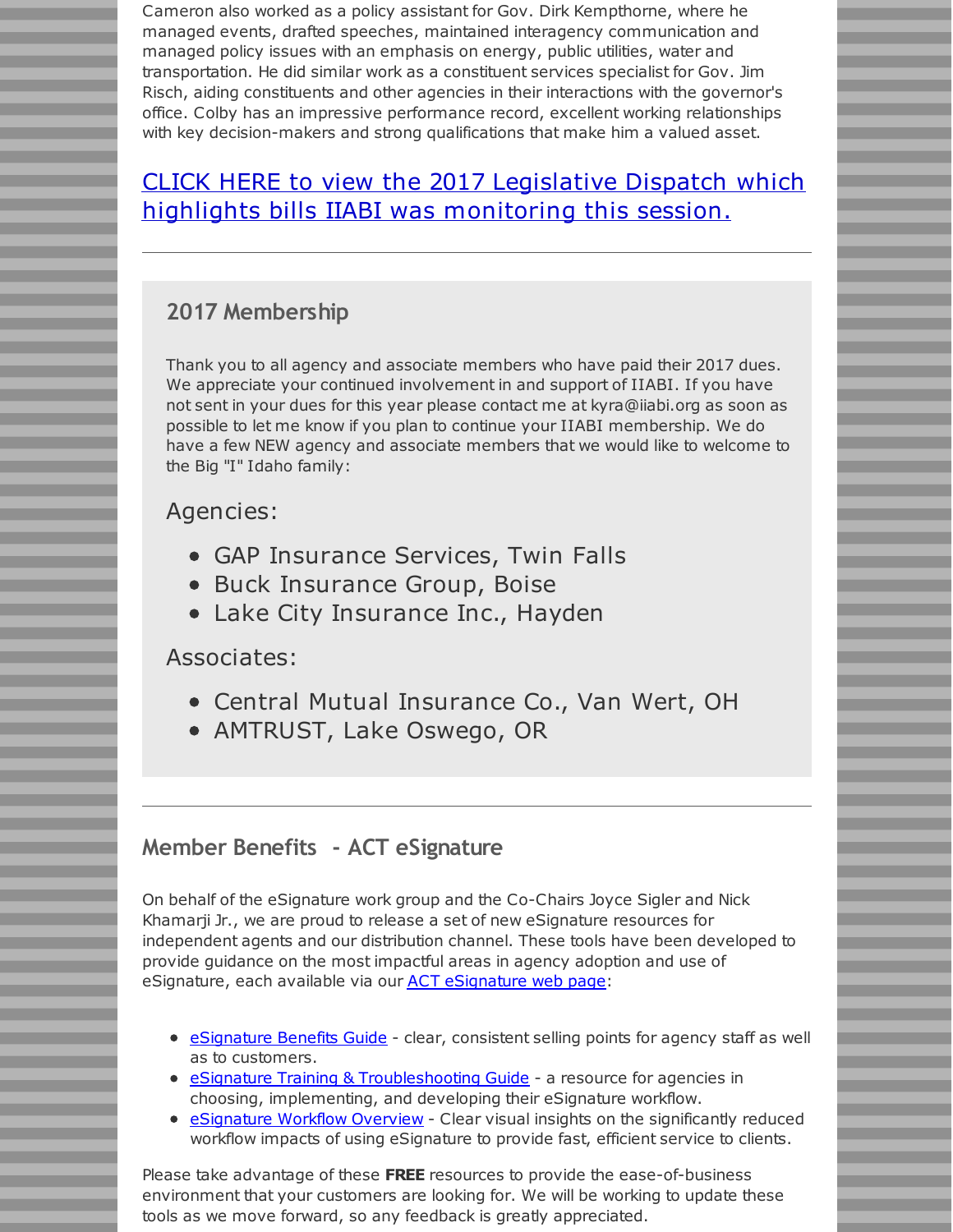*Our sincere thanks to the ACT eSignature leaders and work group members in creating these industry resources!*

#### **Farewell to a Friend**

Daniel James Obenchain, 90 of Twin Falls, passed away January 14, 2017 in Twin Falls. He was born on April 10, 1926, in Rockford, Illinois, the son of Artie and Violet Isaacson Obenchain.

- Dan served on the Independent Insurance Agents and Brokers of Idaho, Inc. board, ultimately as President, 1970-71
- Honored as Big "I" Agent of the Year, 1968
- **Served on the Surplus Line Association of** Idaho, Inc. board as Secretary-Treasurer from 1978-81



• Served as State National Director for IIABI from 1977-81

Surviving are his children - Kathy (Hal) Fobes of Littleton, Colorado, Tom Obenchain of Boise, Tim (Shawna) Obenchain of Kimberly, Terry (Jessica) Obenchain of Hansen along with a host of brothers, sisters and grandchildren. He will be deeply missed by all who knew and loved him.

A Funeral Mass was held on Friday, January 20, 2017 at 10:00 A.M. at St. Edward's Catholic Church in Twin Falls.

#### **TrustedChoice.com**

Trusted Choice.com has just signed a participation agreement with EMC Insurance. At present, 42 states are participating for commercial and seven for personal. Idaho is thrilled to be a part of both.

The good news is that Trustedchoice.com traffic is tremendous. In the first quarter, we've now had 1.3 Million visitors, and delivered 25,000 referrals.

#### **Job Opportunity at the DOI**

The Idaho Department of Insurance currently has a job opening. If you or someone you know is interested please follow the link below to learn more about the position and apply online today. HURRY, application are due soon.



#### **Consumer Services/ [Consumer](http://r20.rs6.net/tn.jsp?f=001_0mauIADBP6EJ8H9GpmD-8npPzF4L5nHUz8BFVqZ0l_-JDPKyUOCFZY_17IAzEO4T2AFHPbv9LiFWTKerus-uRZGWvanVkyLLeCRWeBjEwgLfy51qoY2X1T_GjTEdRBtfNVKh7rXul9QXBj6L9DxKXVPgv6BTOUutATtIe0rhII2i_qDSEyOdh1ORriAZJ196Yq91g28ml2tizIu57YJwhCeiYu4D5I7yULlnNKnrJx4CTceV5VTIv-ENXkr9TmQ206WrvhzrGvBqsRwo4x1Cg==&c=&ch=) Affairs / Consumer Affairs Officer - Apply by April 17, 2017**

This positions is open for all qualified individuals, if interested, please check for specific recruitment dates and apply through the standard application process via the Division of Human Resources website. Be sure to indicate Department of